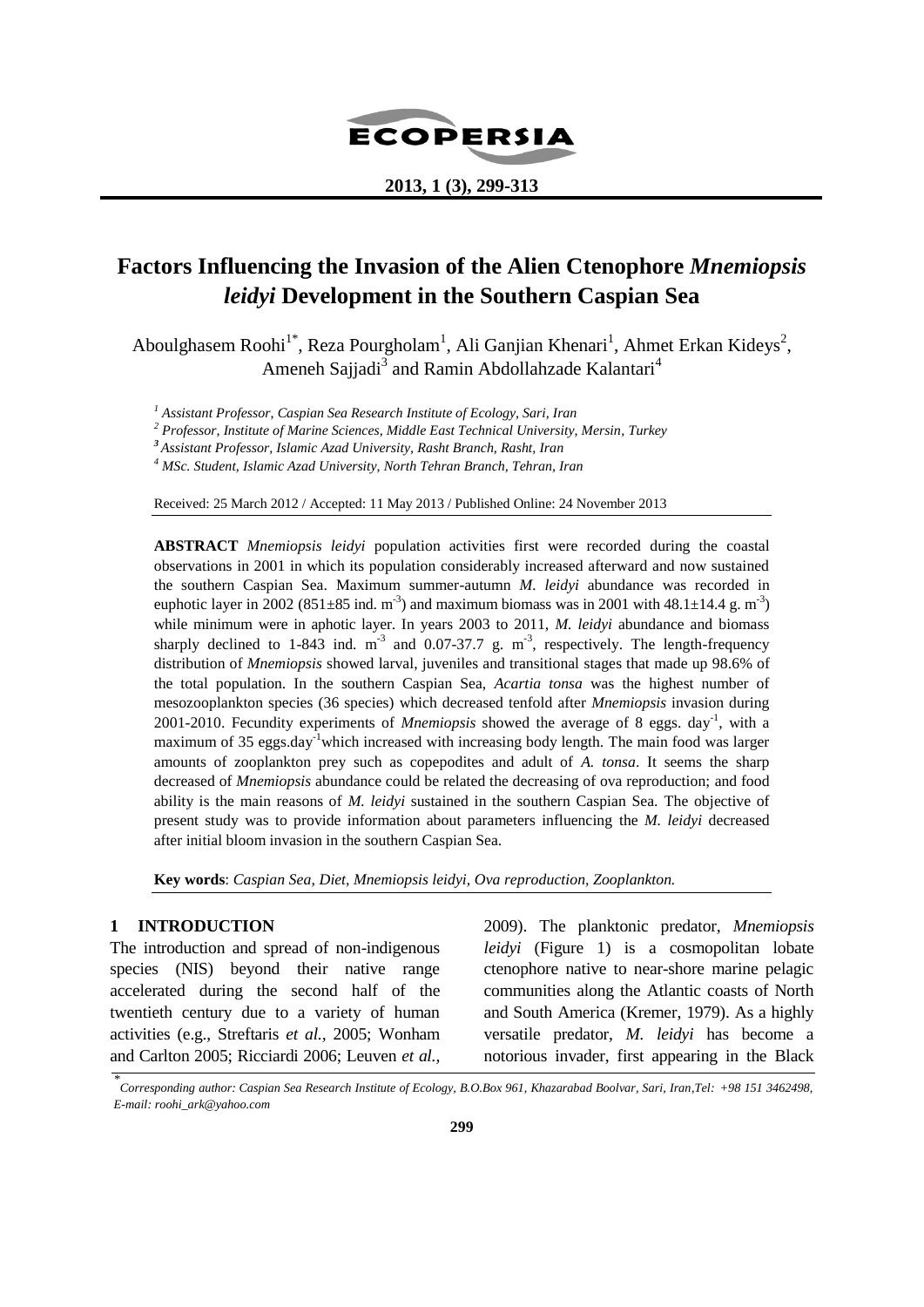Sea in the early 1980s (Vinogradov *et al.*, 1989), and shortly thereafter in the Sea of Azov (Studenikina *et al.*, 1991), the Sea of Marmara, and the eastern Mediterranean (Shiganova *et al.,* 2001). It is now widely distributed in the Caspian Sea (reported in 1999) and Adriatic Sea (reported in 2005) (Shiganova and Malej, 2009), and has most recently established itself in the Baltic Sea (reported in 2006) (Javidpour *et al.,* 2006) and parts of the North Sea (Hansson, 2006). As Ghabooli *et al.* (2011) expressed population genetic analyses showed the invasion of Eurasia from at least two different pathways, the first from the Gulf of Mexico (e.g., Tampa Bay) to the Black Sea and thence to the Caspian Sea, the second from the northern part of the native distribution range (e.g., Narragansett Bay) to the Baltic Sea. However, its arrival in each of these regions has led to decreased zooplankton abundances and diversity (Kideys, 2002; Kideys *et al.,* 2005; Oguz *et al.,* 2008; Roohi *et al.,* 2008 and 2010), often with trophic cascades that increase phytoplankton standing stocks (Kideys *et al.,* 2008; Roohi *et al.,* 2010).

In contrast to higher metazoans such as copepods and fish, ctenophores are a basal metazoan lineage possessing a relatively narrow set of sensory-motor capabilities. Lobate ctenophores can capture prey at rates comparable to sophisticated predatory copepods and fish, and they are capable of altering the composition of coastal planktonic communities (Colin *et al.,* 2010). However, *M. leidyi* is self-fertilizer and a voracious feeder on small fish larvae and mesozooplankton, and competes with zooplanktivorous fishes for food (Niermann *et al.,* 1994). The high fecundity (an average of 8000 eggs within 23 days in native waters; about 12000 eggs in 10 days in the Black Sea) and the huge growth rates (up to a daily doubling of individual biomass) observed in this ctenophore can only are sustained by high feeding rates (Reeve *et al.,* 1978; Purcell *et al.,* 2001). A series of feeding experiments were undertaken to measure *M. leidyi* diet in the southern Caspian Sea (Bagheri *et al.*, 2008; Karpyuk *et al.,* 2004), and an additional experiments were performed in order to monitor jelly comb feeding rate at the same regions (Roohi *et al.,* 2011). The main aim of the present study was focused on *M. leidyi* stomach contents and reproduction decreased after initial population explosion in the southern Caspian Sea. In addition, it was hypothesized that the feed spectra (zooplankton) of *M. leidyi* should be decreased after 10 years of invasion in the southern Caspian Sea.

#### **2 MATERIALS AND METHODS**

# **2.1** *M. leidyi and zooplankton Data (Cruises analysis)*

Biological and environmental data used in this study were collected by the R/V Guilan cruises conducted in 1996 (Hossieni *et al.,* 2011) and 2001-2011. Monthly temporal and spatial data were collected along six transects (1=Lisar, 2=Anzali, 3=Sepidroud, 4=Nowshar, 5=Babolsar and 6=Amirabad) in the Iranian coast of the southern Caspian Sea. Each transect had four stations located at 5, 10, 20 and 50 m bottom depth contours with two deep stations having 100 m total depth off Anzali and Babolsar (Figure 2).



**Figure 1** Side view of *Mnemiopsis leidyi* in position with oral lobes semi-closed (Photo; A. Roohi)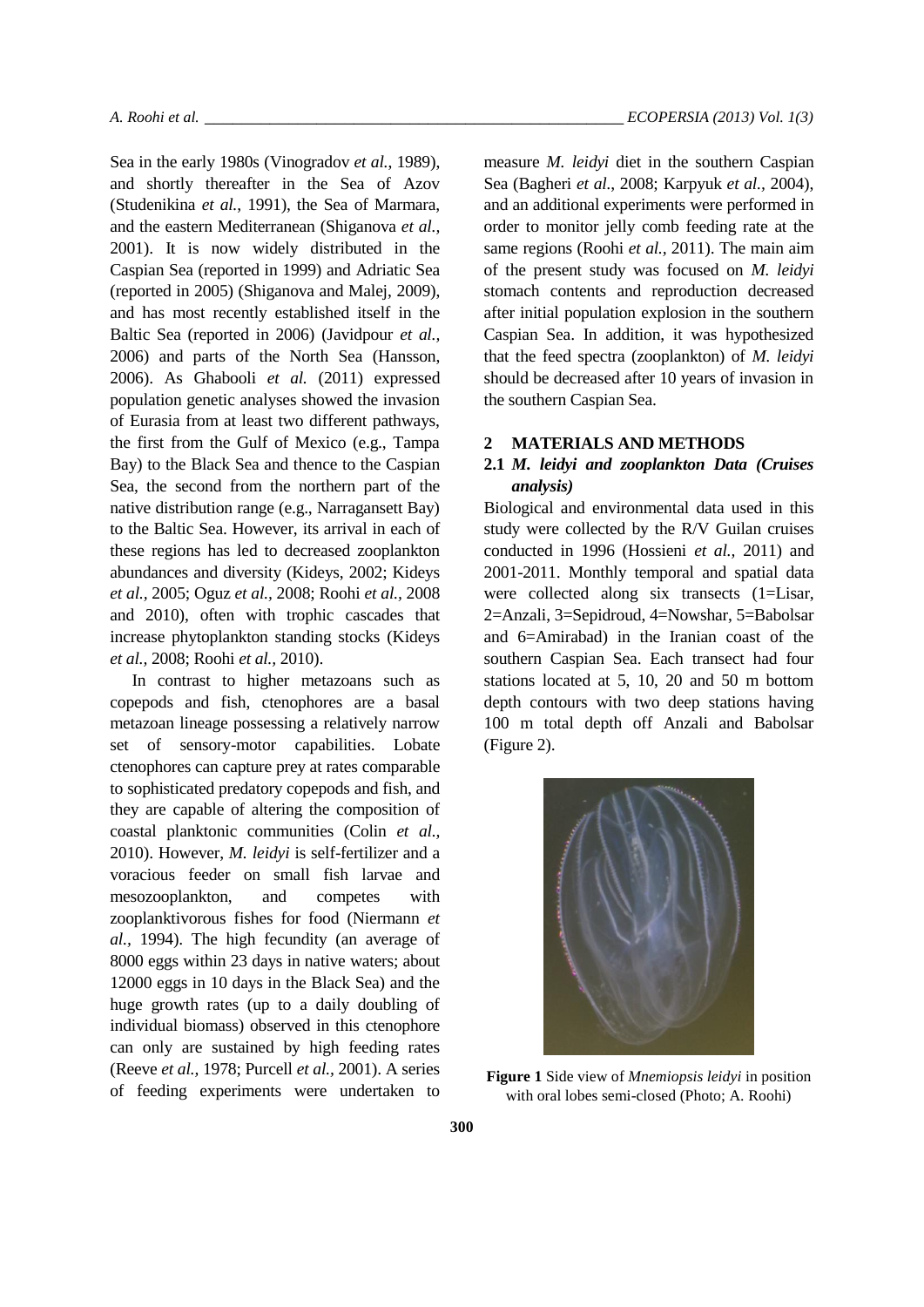

**Figure 2** Distribution of sampling stations in the southern Caspian Sea

Comb jelly (*M. leidyi)* were collected with the METU net having a mouth opening of 0.2  $m<sup>2</sup>$  (mesh size of 500 µm) same as the Juday net from the same depths (Vinogradov *et al.,* 1989; Kideys *et al.,* 2001a). The body length of each individual with lobes were counted and measured immediately upon collection on board of the ship to calculate the density of *M. leidyi*  (per  $m<sup>3</sup>$ ). The ctenophores were sorted in length groups with 5 mm intervals such as 0-5 mm, 6- 10 mm up to the maximum length of 70 mm for determining the abundance of different size groups. For appropriate analysis, lengths were categorized into three groups cidipid and juvenile (<5mm), transitional (6-15mm) and adult (>16mm) stages due to start of reproduction size (Dumont *et al.,* 2004; Salihoglu *et al.,* 2011). Length measurements were converted to the weight for biomass (wet

weight per m<sup>3</sup>, W=  $0.0013 \times L^{\sqrt{2.34}}$ , where, W= Wet weight, g and  $L=$  Length, mm, n= 90 and  $R^2$  = 0.65) measurement by using the appropriate equation (Kideys *et al.,* 2001a).

Zooplankton were taken using a Juday net with a mouth opening of 0.1  $m<sup>2</sup>$  (mesh size of 100 µm) hauled from the different layers. Zooplankton samples were enumerated by method of Postel *et al.* (2000) cited in Rezai *et al.* (2004) photic stratification in some cases was analyzed based on pelagic (< 20 m) and offshore  $(> 50 \text{ m})$ .

## **2.2** *M. leidyi reproduction rate data*

Egg production was studied in the laboratory at the Caspian Sea Research Institute of Ecology, Sari, Iran (at 5=Babolsar and 6=Amirabad). After an hour acclimation, freshly collected ctenophores were put in two liter containers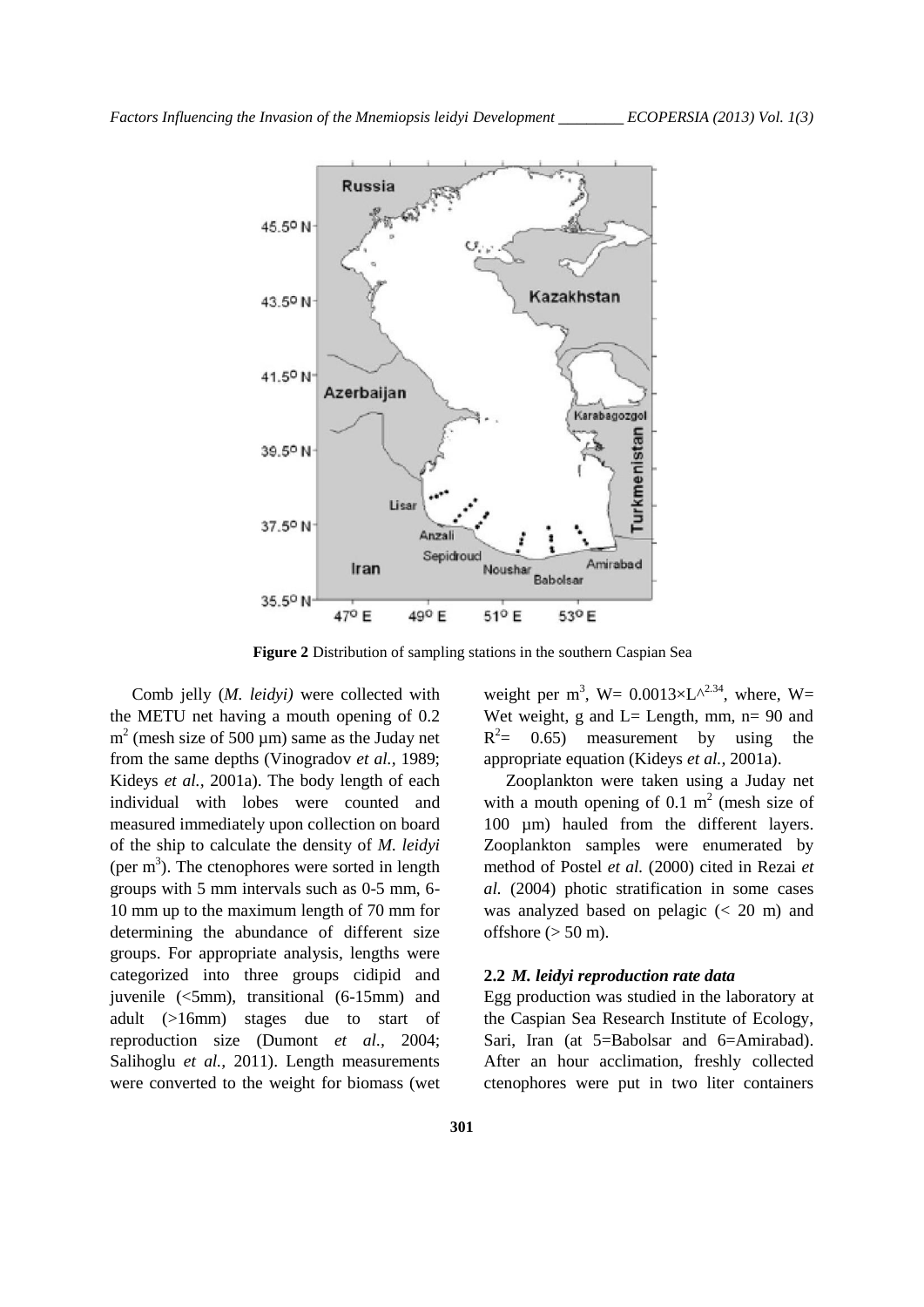(one ctenophore per container) and kept there overnight at a temperature of 24°C. In the morning, the ctenophore were removed, the water was filtered, and the numbers of ova spawned were counted under inverted microscope. Experimental studies of egg production were conducted in forty-seven replications with ranged size of 5-42 mm and a salinity of 12.6‰ in 2001 (Shiganova *et al.*, 2004). Also, in another same methodology repeated experiments, 92 replications with 14- 46 mm of freshly *M. leidyi* individuals were established at the temperature of 25±1°C and a salinity of  $12 \pm 0.5\%$  in 2010.

#### **2.3** *M. leidyi diet data*

According to previous observations in the southern Caspian Sea, *M. leidyi* samples were collected by plankton net hauls and preserved in formalin (4%) to be transported for laboratory microscopic analysis. While in this study, (in 2010) specimens individually attempt was made to find *M. leidyi* by hand picked from snorkeling and diving and put into jars in different layers (e.g. surface, 5 and 10 M at 5=Babolsar and 6=Amirabad ), hence fixed on board to carry into laboratory for microscopic zooplankton determination analysis. In 2011, however, a total of 84 samples of *Mnemiopsis* were gathered for feeding survey at the southern parts of the Caspian Sea.

In the laboratory, some available Caspian Sea zooplankton such as *Acartia tonsa* with nauplii, copepodites and adult stages, *Balanus* sp., *Branchionus* sp. were offered to 27-40 mm *M. leidyi*. Relative Index of Importance (RII) was calculated as  $\text{RII} = (\text{F} \times \text{B}) / \Sigma$  (F $\times$ B) (Pinkas *et al.,* 1971), where F is the exposure food item to the *M. leidyi*, B is the food remain ness in aquarium. Feeding habit determination was estimated from RII with indices values higher than of 15%, which considered as jelly diet predominant. Electivity index was estimated with E=  $(r_i-p_i)/(r_i+p_i)$  (Ivlev, 1961), where E = electivity index;  $ri =$  percentage of each item in the stomach content (RII %);  $Pi$  = percentage of each item in the aquarium (relative abundance). The electivity index ranges from  $-1$  to  $+1$ , being considered positive selectivity when  $> 0$ , absence of selectivity when equal to zero, negative selectivity when  $\langle 0 \rangle$  (Zavala-Camin, 1996).

#### **3 RESULTS**

#### **3.1 Development of M. leidyi in 2001-2011**

*M. leidyi* population first was recorded during the coastal observations in 2001 in the southern Caspian Sea which its population considerably increased afterward; it spread widely in the coastal waters but was not common in deep-sea areas. The highest summer–autumn average of *M. leidyi* abundance was observed in 2002 (851  $\pm$  85 ind. m<sup>-3</sup>), although the biomass during this period  $(25.3 \pm 13.1 \text{ g. m}^{-3})$  was lower than in 2001 (48.1  $\pm$  14.4 g. m<sup>-3</sup>). In years 2003 to 2011, *M. leidyi* population did not increase to initial peak  $(1338 \pm 1058)$  ind. m<sup>-3</sup>, in August 2002) and even its abundance and biomass sharply declined to  $1-843$  ind.  $m^{-3}$  and  $0.07-37.7$ g.  $m^{-3}$ , respectively (Figure 3).

Results of spatial distribution pattern have shown that *M. leidyi* abundance and biomass in the southern Caspian Sea significantly different in euphotic compared to aphotic layer which was lower than during years 2001-2011 (P<0.05). Maximum *M. leidyi* abundance was recorded in euphotic layer in 2001 (674±831 ind.  $m^{-3}$  and  $48.1 \pm 111.6$  g.  $m^{-3}$ ) while was 0 ind. m -3 in aphotic layer, *M. leidyi* biomass was vice versa (Figure 4)*.* Collectively, a difference among *M. leidyi* abundance was much pronounced concerning to photic zone, which increased 3-14 folds in euphotic layers in the southern Caspian Sea.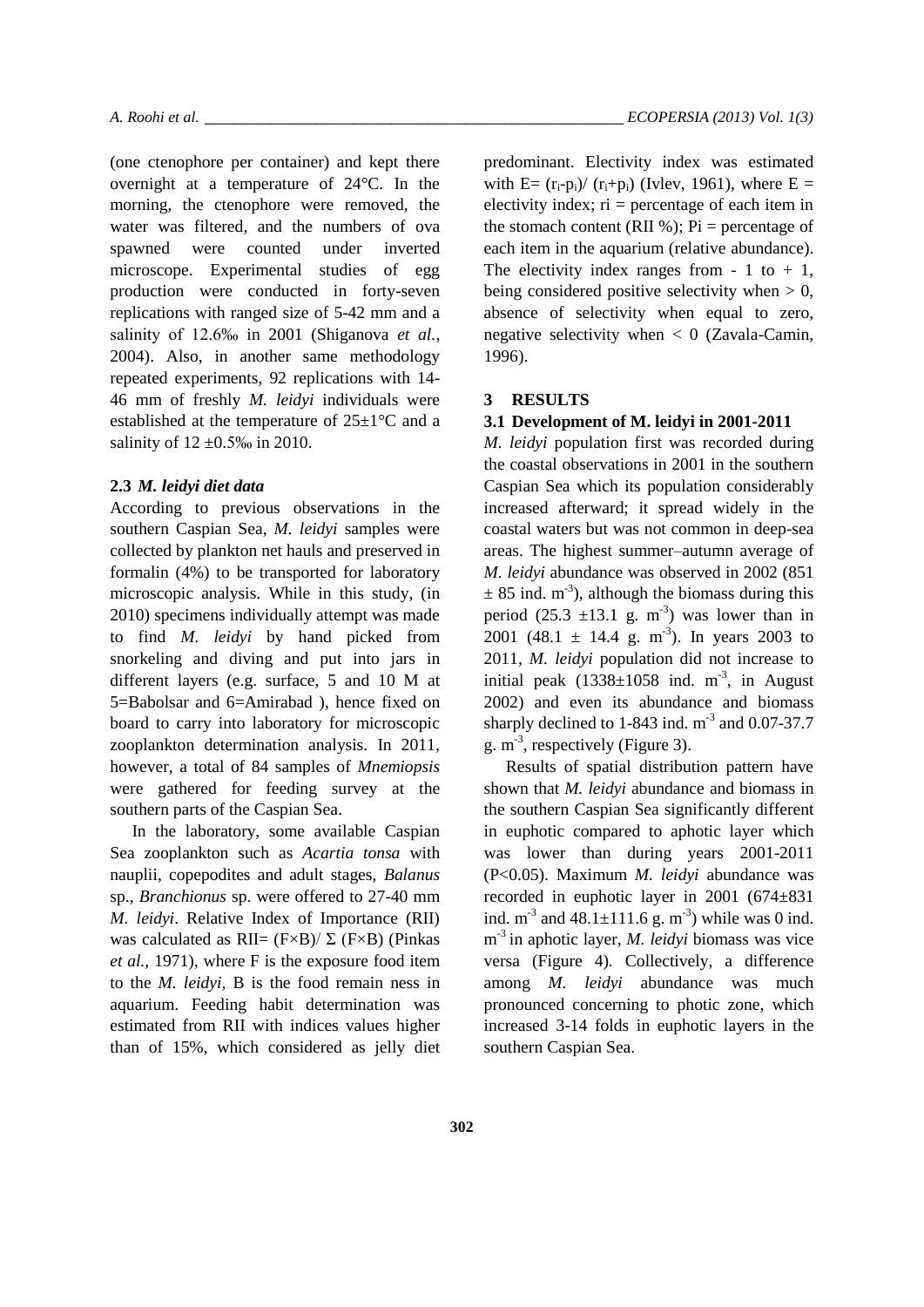

**Figure 3** Annual variations in the abundance and biomass *Mnemiopsis leidyi* and water temperature in the southern Caspian Sea during 2001-2011 (values are depth and station averages)



**Figure 4** Summer-Autumn Photic zone distribution pattern of *Mnemiopsis leidyi* abundance and biomass in the southern Caspian Sea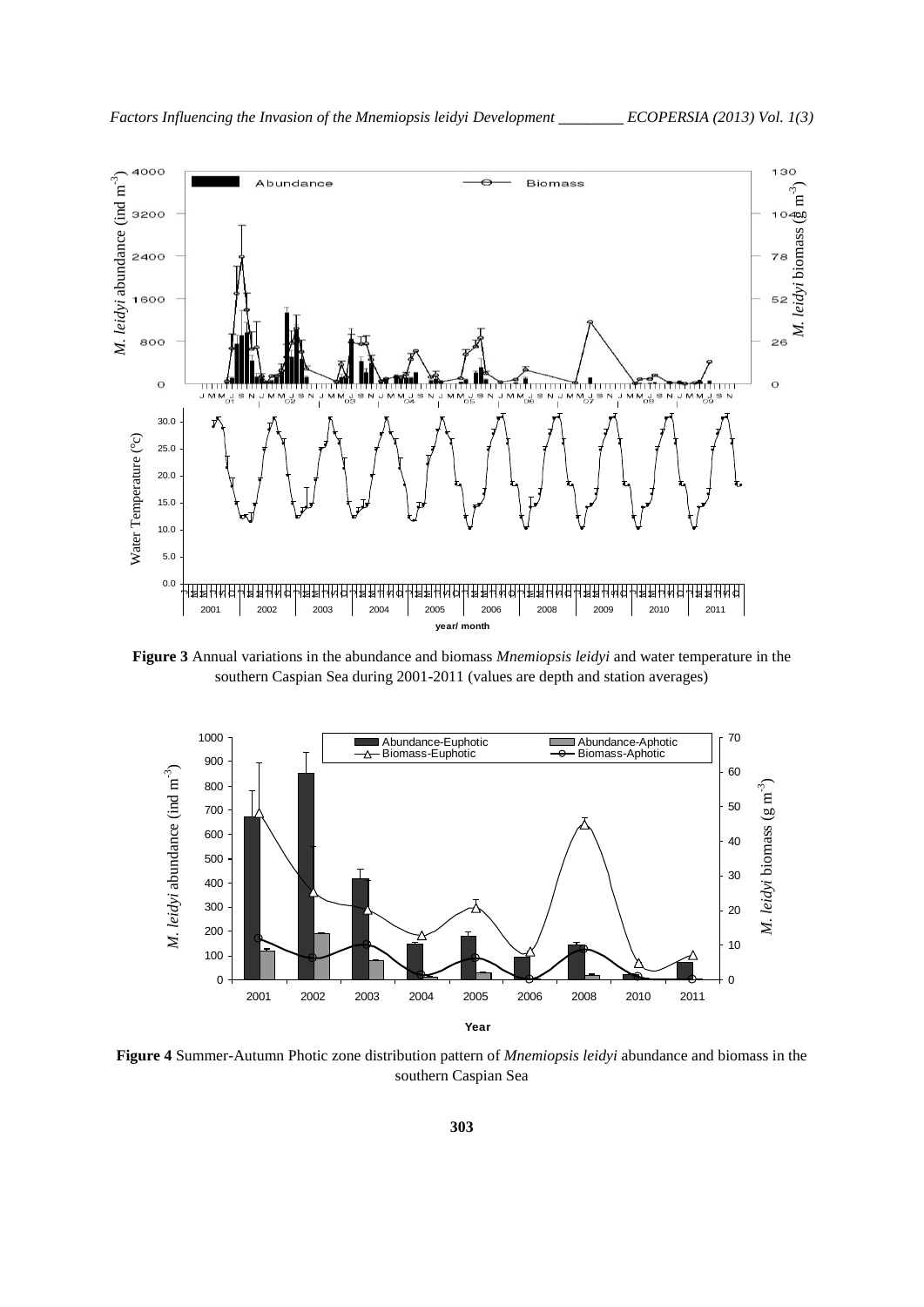The length-frequency distribution of Caspian *Mnemiopsis* with lobes, displayed that whilst 90.8% of the population belonged to the cidipid and juveniles (0-5 mm) group, only 7.8% were from transitional (6-15 mm), and the adults (>16 mm) were 1.4% length group. Thus, these larvae and juveniles made up 98.6% of the total population. In euphotic layer, 92.9% of the population belonged to the eggs and juveniles, 6.2% and 1.0% were transitional and adults, respectively (Figure 5-A), while in aphotic layer it was 83.1, 14.0 and 2.9%,

respectively. Predominated small -sized individuals (<5 mm total length) predominated, particularly in the euphotic zone, and ctenophores from the deeper layers had larger size compared to those from the shallower depths (Figure 5-B). The maximum size and wet weight were measured in May with 70 mm with lobes and 7.2 mg, respectively; and small sized specimens were recorded in summerautumn at the southern Caspian Sea (Figure 5- A, B).



**Figure 5** Percentage of *Mnemiopsis* size (mm) frequency of A) euphotic and B) aphotic at different months in the southern Caspian Sea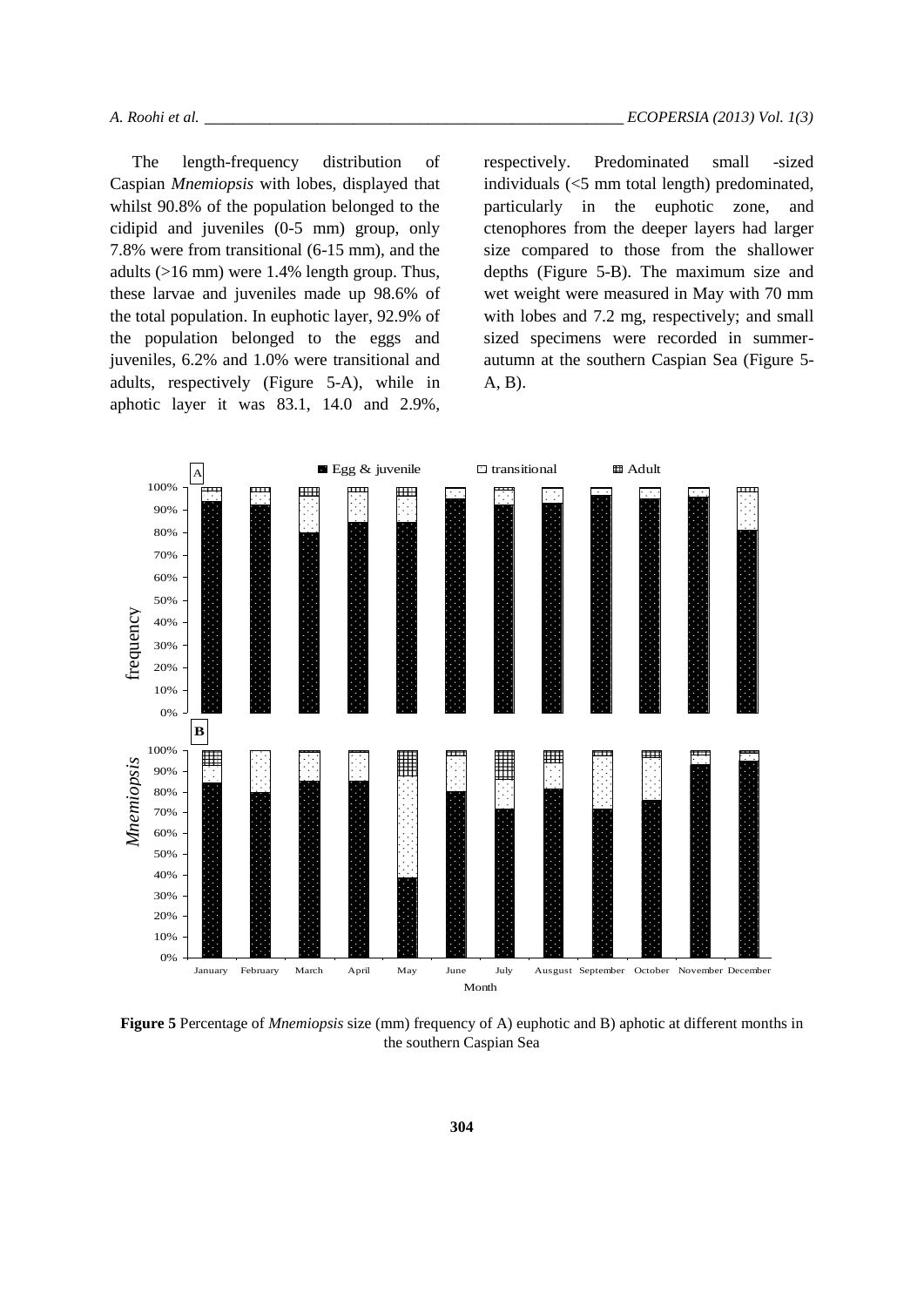#### **3.2 Long-term dynamics of zooplankton**

After comparing the long-term fluctuations of zooplankton of the southern Caspian Sea, the maximum recorded abundance was 54579  $\pm$  11831 ind. m<sup>-3</sup> (average of stations and depths) in autumn, while the highest biomass was  $381.2 \pm 177.3$  mg. m<sup>-3</sup> (average of stations and depths) in spring 1996 (before *Mnemiopsis* invasion). The zooplankton population decreased tenfold after the invasion as this value of zooplankton has never been found after *Mnemiopsis* invasion (Figure 6).

#### **3.3** *M. leidyi* **reproduction rate analysis**

These experiments showed that freshly collected *Mnemiopsis* had average fecundity of 12 eggs.  $day^{-1}$ , with a maximum of 115 eggs. ind<sup>-1</sup> day<sup>-1</sup> for specimens of 15-46 mm in length and weighing about 0.7-9.7 g in the Caspian Sea water (Figure 7A). Fecundity increased with increasing body length (Figure 7B).

## **3.4** *M. leidyi* **diet analysis**

Diet spectra compositions of *Mnemiopsis* in the Caspian Sea water were zooplankton, which mainly feed on copepoda. In spite of 83.3% *Mnemiopsis* stomachs were empty of food, copepodites stage (IV) was the principal item in *M. leidyi* stomach in all hand-picked from snorkeling and diving. Data on jelly specimens up to 26-30 mm long showed the tendency of more and big sized prey in 2010 (zooplankton) (Figure 8A, B).

Among a few food spectrum offered to *Mnemiopsis*, the jelly showed significant (P<0.05) relative indices of importance (RII) and positive electivity on higher sized of copepodites (IV, V- male and VI-female stages) (Table 1).



**Figure 6** Long-term seasonally variation in the abundance and biomass of zooplankton in the southern Caspian Sea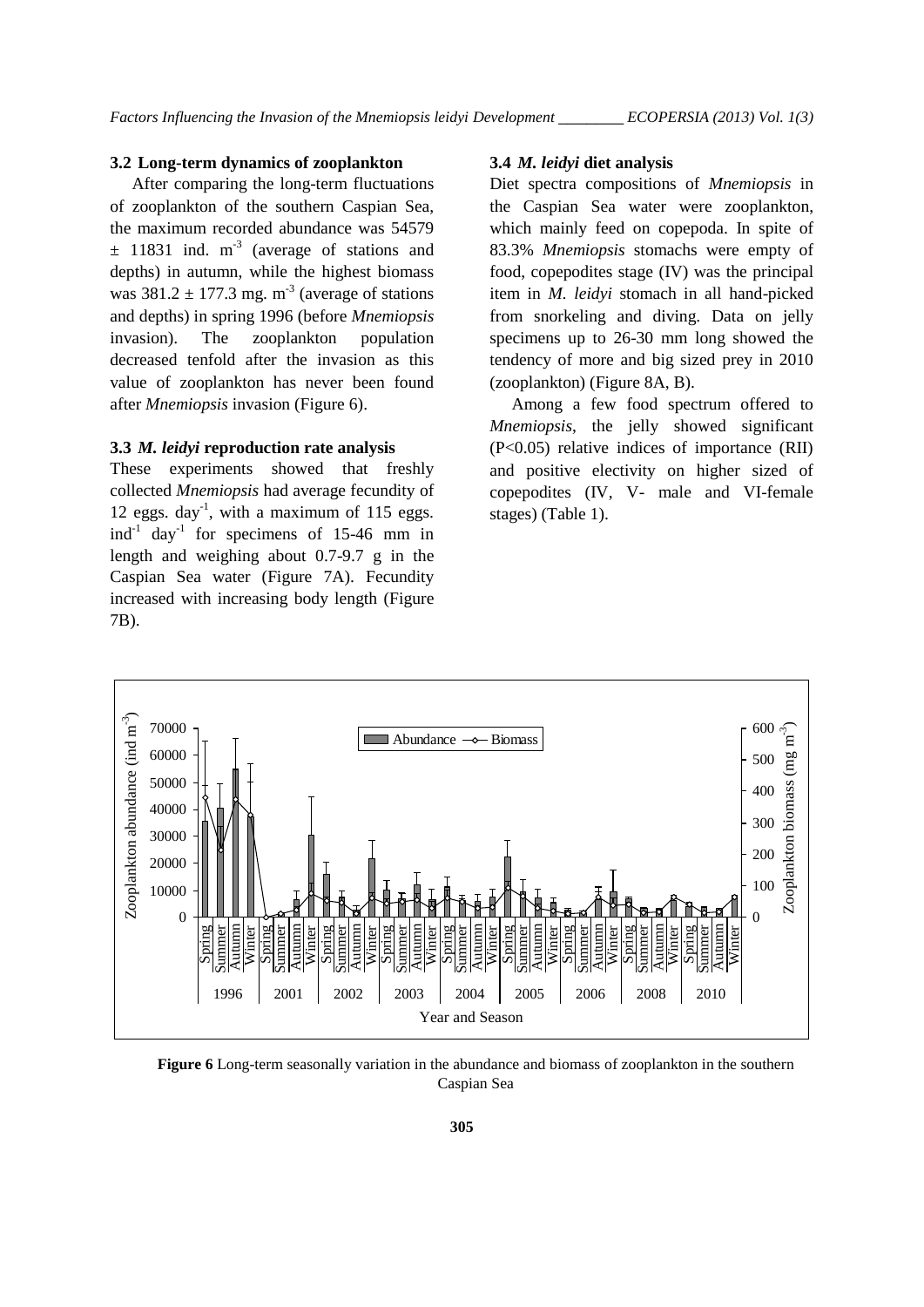

**Figure 7** Reproduction rate of *Mnemiopsis* in the southern Caspian Sea. A- wet weight; B- Length



**Figure 8** A) Stomach fullness and B) *Mnemiopsis* diet spectrum in the southern Caspian Sea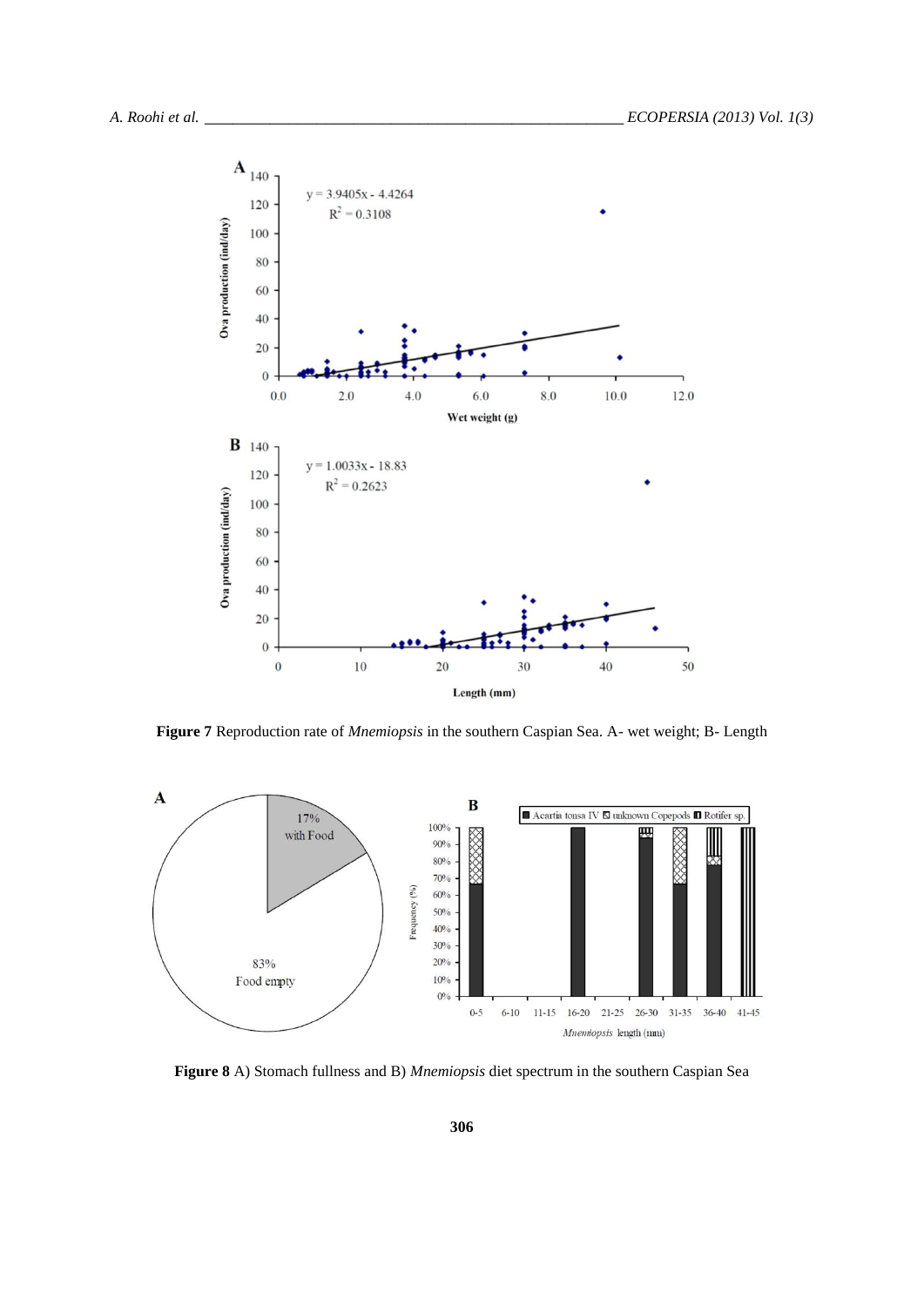| Zooplankton item      | Stage        | ${\bf F}$ | $\overline{\textbf{n}}$ | B    | pi   | RII    | ${\bf E}$ |
|-----------------------|--------------|-----------|-------------------------|------|------|--------|-----------|
| Acartia tonsa         | I            | 93        | 1.1                     | 13   | 0.2  | 0.0002 | $-0.652$  |
|                       | $\mathbf{I}$ | 420       | 5.0                     | 138  | 2.5  | 0.0086 | $-0.341$  |
|                       | Ш            | 491       | 5.9                     | 261  | 4.7  | 0.0190 | $-0.115$  |
|                       | IV           | 1772      | 21.2                    | 1237 | 22.1 | 0.3237 | 0.020     |
|                       | V- male      | 1982      | 23.8                    | 1350 | 24.2 | 0.3952 | 0.008     |
|                       | V-female     | 392       | 4.7                     | 266  | 4.8  | 0.0154 | 0.005     |
|                       | VI- male     | 545       | 6.5                     | 366  | 6.5  | 0.0295 | 0.000     |
|                       | VI-female    | 1369      | 16.4                    | 718  | 12.8 | 0.1452 | 0.122     |
| Hypania sp.           |              | 603       | 7.2                     | 505  | 9.0  | 0.0450 | 0.110     |
| Nauplii Acartia tonsa | I            | 167       | 2.0                     | 206  | 3.7  | 0.0051 | 0.298     |
|                       | $_{\rm II}$  | 180       | 2.2                     | 215  | 3.8  | 0.0057 | 0.281     |
|                       | Ш            | 140       | 1.7                     | 151  | 2.7  | 0.0031 | 0.235     |
| Nereis sp.            |              | 186       | 2.2                     | 164  | 2.9  | 0.0045 | 0.135     |

Table 1 Laboratory studies of the dominant zooplankton species abundance (ind.<sup>1-1</sup>) in *Mnemiopsis* diet

F= food item (ind  $I^{-1}$ ) B= remain food in aquarium (ind  $I^{-1}$ ) RII= Relative Index of Importance E= electivity index; ri= percentage of each item in the stomach content, Pi= percentage of each item in the aquarium (relative abundance).

## **4 DISCUSSION**

One of the factors that provoked the enormous development of *M. leidyi* in the Black Sea, never observed in its natural estuarial waters of North America, was the absence of a predator controlling its population size (Purcell *et al.,* 2001). Long-term monitoring of gelatinous plankton revealed no other jelly beside *M. leidyi* in the Caspian Sea (Karpyuk *et al.,* 2004; Roohi *et al.,* 2008 and 2010; CEP, 2005). Other biological factors that contribute to the colonization success are the often omnivorous feeding mode, relatively short life span and generation time and high fecundity of the invaders (Bij de Vaate *et al.,* 2002). Recent studies in the southern Caspian Sea showed that *M. leidyi* abundance increased towards the end of the summer especially the early year's invasion and however remains with lower concentration (Figure 3). Long-term summerautumn data (2001-2011) of *M. leidyi* in photic zone showed that its abundance and biomass recently were decreased 66% in the southern Caspian Sea  $(851\pm85 \text{ ind } \text{m}^{-3} \text{ in } 2002 \text{ and }$  $48.1 \pm 14.4$  g m<sup>-3</sup>, in 2001 to 73 $\pm 16$  ind m<sup>-3</sup>, 7.2 $\pm$ 2.3 g m<sup>-3</sup>, in 2011, Figure 4).

During the entire study period, a total of 5797 specimens were sampled and individually measured for their body length. The lengthfrequency distribution displayed that whilst 95% of the population belonged to the cidipid, juvenile and transitional groups in euphotic zone, only less than 5% were from adult length group (Figure 5). Thus, these larvae and juveniles made up 97% of the total population. The largest size that the ctenophore could attain in southwestern Caspian Sea was 70 mm, which was measured in September 2001 (Roohi *et al.,* 2008). The length-frequency distributions of *M*. *leidyi* from photic zonation are presented to understand the vertical distribution of ctenophores with respect to their size. In both layers small ctenophores (<5 mm) dominated the *M*. *leidyi* population (Figure 5A, B), they comprised 90% (at euphotic) and 80% (at aphotic) of total abundance. However,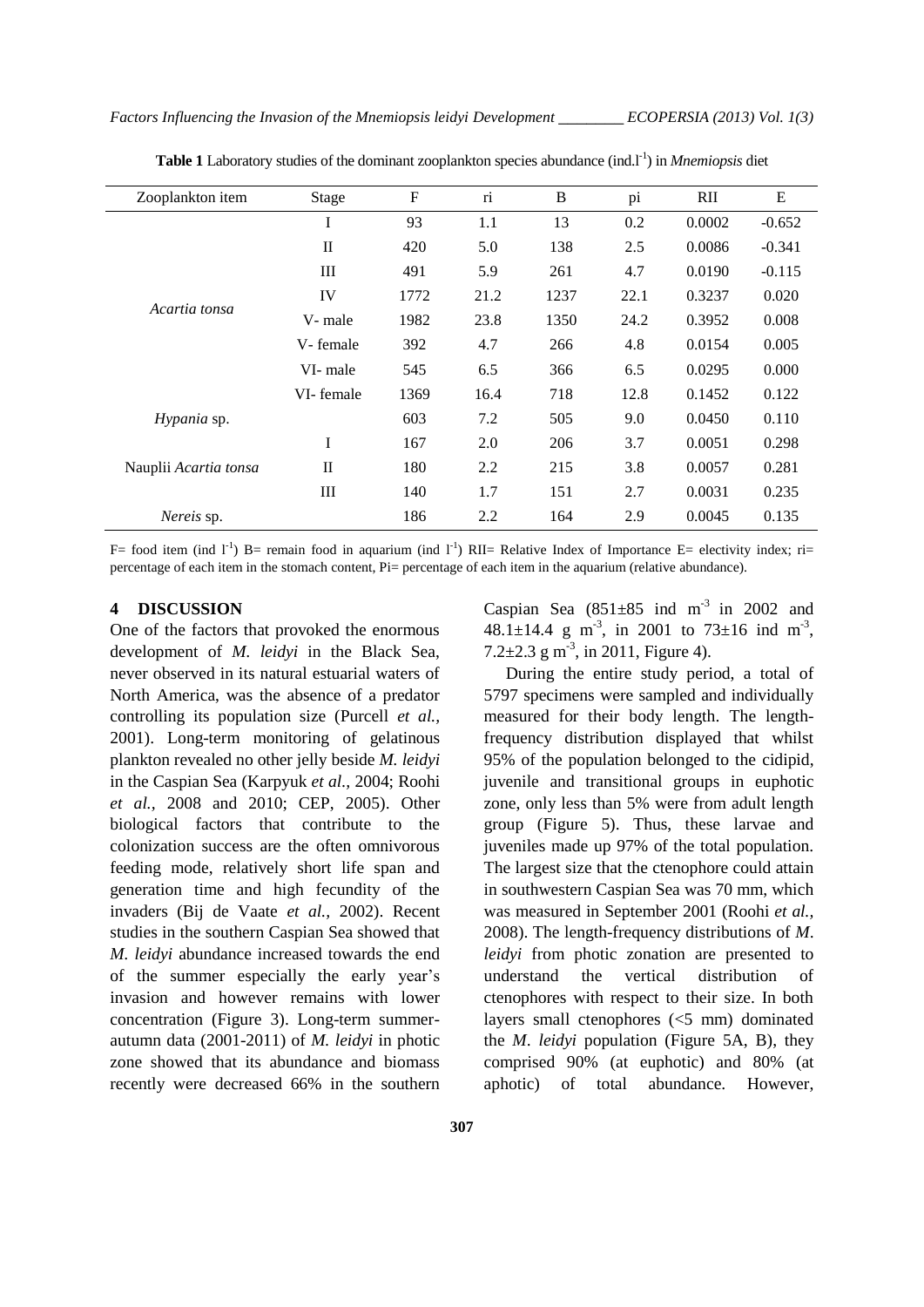ctenophores from the deeper layers had larger size compared to those from the shallower depths. This indicates that mainly larger individuals penetrate through the thermocline to dwell in deeper waters. Despite the larger animals' ability to penetrate into deeper waters, the majority of ctenophores still remained at the surface waters. The larger specimens were observed more often during May to October (mid spring-late autumn) compared to other months (Figure 5). It seems that the ctenophore who were capable to reproduce, doing rearing in aphotic zone and reached to surface layers for feeding and surviving.

According to Roohi *et al.* (2010) and figures 3, 4 and 6 of present study, it seems that the principal parameters to resistance of *M. leidyi* would be the favorite water temperature especially in summer (22-30 °C) and food availability in the southern Caspian Sea. Laboratory experiments and in situ studies on the predation potential of *Mnemiopsis* had shown that this ctenophore is an important predator of zooplankton which mainly fed on copepods. After *M. leidyi* arrived, not only the zooplankton abundance and biomass were decreased  $(41995 \pm 11797 \text{ ind } \text{m}^{-3} \text{ and}$  $323.6 \pm 128.2$  mg m<sup>-3</sup>, in 1996 to 4568 $\pm$ 482 ind  $m^{-3}$  and 34.8 $\pm$ 3.6 mg m<sup>-3</sup>, in 2010, Figure 6), but also the zooplankton species diversity decreased from 36 to 15 (Roohi *et al.,* 2010).

It seems that the main reasons of *M. leidyi* sustained in spite of sharp decreased could be the decreasing of food ability and ova reproduction (fecundity) in the southern Caspian Sea.

Experimental studies of egg production were conducted by Shiganova *et al.* (2004) showed that *Mnemiopsis* begins to produce eggs when it reaches a length of about 16 mm, and the average fecundity in the Caspian Sea experiments was  $1174$  eggs day<sup>-1</sup>, with a maximum of 2824 eggs day<sup>-1</sup> for specimens of 30-39 mm in length and weighing about 2.02.7g. In our experiments, average fecundity was  $8\pm8$  eggs day<sup>-1</sup>, with a maximum of 35 eggs day-1 for specimens of 15-46 mm in length and weighing about 0.7-9.7 g in (Figure 7A and B). Mean fecundity of *Mnemiopsis* showed 88% decreased from 2004 to 2011 in the Caspian Sea water, which could be the lack of food accessible decline by the ctenophore concerned more on copepods- which shrink *Mnemiopsis* in unfavorable conditions. As Zaika and Revkov (1994) expressed, *M. leidyi* fecundity in the Aegean Sea was much lower  $(400-448$  eggs day<sup>-1</sup>) than that in the Black Sea (average  $2000-3000$  eggs day<sup>-1</sup>). They also mentioned to this fact that low fecundity of the ctenophore could be reflect to low ambient food concentration. Shiganova *et al.* (2004) also determined fecundity reduction characteristic for ctenophores were related to low prey availability. Another work on the reproduction rate of *Bolinopsis vitrea* revealed a very weak fecundity  $(12{\text -}96 \text{ eggs day}^{-1})$ , probably due to the low ambient prey availability (Shiganova *et al.,* 2004).

In the southern Caspian Sea, the highest number of mesozooplankton species was also observed in 2001-2010 period (Roohi *et al.,* 2010; Roushantabari *et al.,* 2011) with the occurrence of the copepod species *A. tonsa*  which were absent in the past (Kurashova and Abdullaeva, 1984). *Mnemiopsis* prefers copepods and cladocera as a more energy-rich food (Reeve *et al.,* 1989). Also studies, of Karpyuk *et al.* (2004) and Bagheri *et al.* (2008) expressed the principal diet of *M. leidyi* was nauplii, copepodites and adult stages of copepod *A. tonsa* (66%) and bivalve larvae (13%) in the southern Caspian Sea. In recent study, mostly ctenophore samples which collected with hand-picked from snorkeling and diving had empty stomach that indicate the starvation (Figure 8), but copepodites and adults of copepod *A. tonsa* (IV stage) and rotifer had the highest feeding frequency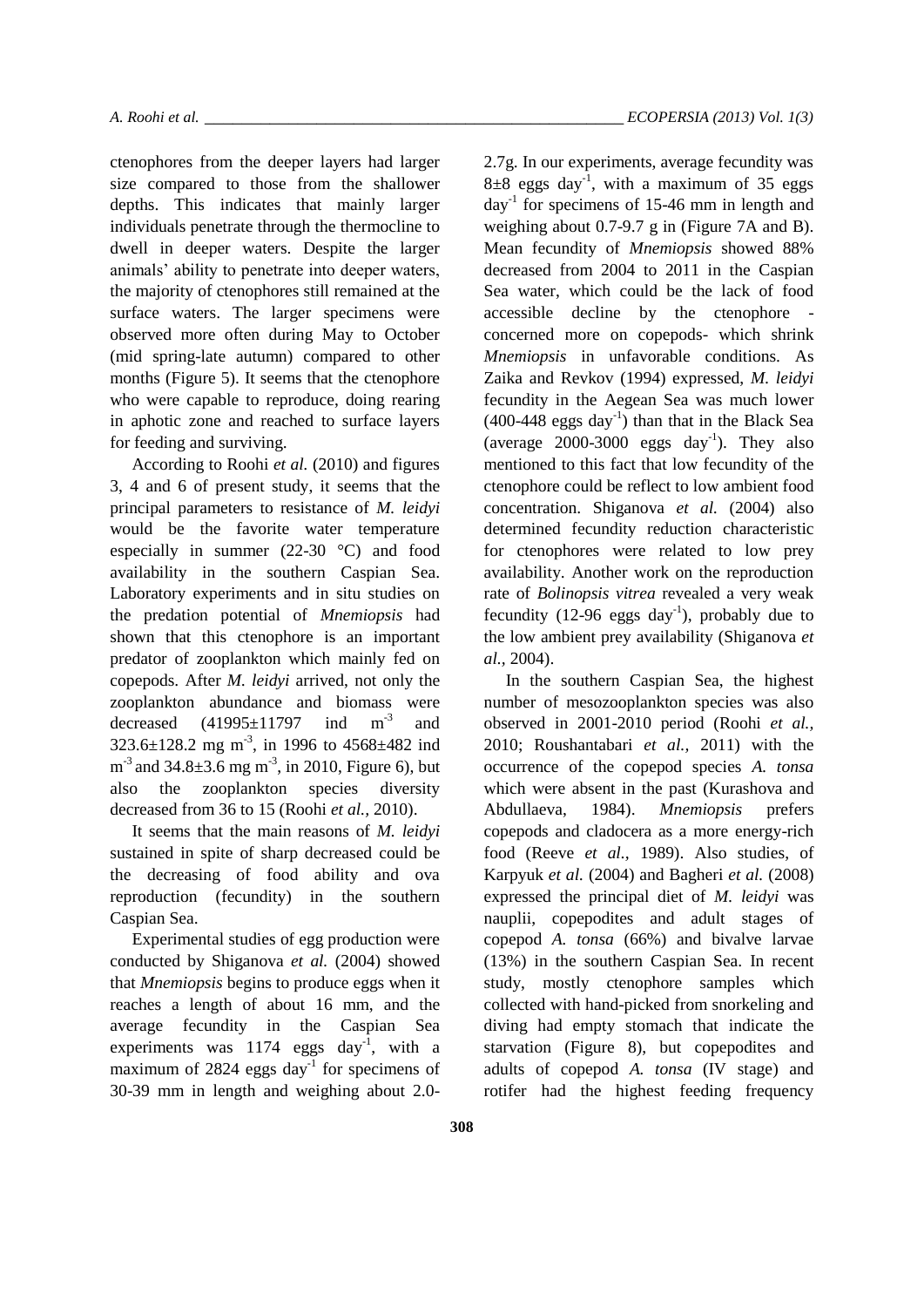comprising 90% and 10% of food items taken by the organism, respectively. The ctenophore *M. leidyi* can consume large amounts of zooplankton prey. Albeit, quantitative measurements of feeding rates, based on field data, are scarce. However, it is indeed characteristic for ctenophores to reduce fecundity in conditions of low prey availability (Shiganova *et al.,* 2004). Laboratory *Mnemiopsis* diet experiments also showed in a mixed spectrum of zooplankton exposure, larger sized of prey can be consumed and in this regards it seems *M. leidyi* acts a selective behavior animal not really passive (Figure 8), and also *Mnemiopsis* is an actively hunting carnivore in which often feeds superfluously, regurgitating excess ingested food, and it can consume up to ten times its own weight per day (Kremer, 1979). Low fecundity of *Mnemiopsis* which was due to decreasing of edible zooplankton and the shrink it in unfavorable conditions was the main and important reason of the jelly declined. The result from the present study and the results of Finenko *et al.* (2006) shows such a high pressure on zooplankton especially on adult copepods exerted by *Mnemiopsis* would not permit zooplankton population to rise, and as a consequence, no recovery can be expected and/or predicted until the jelly abundance decrease substantially. Resulted in changes of the trophic chain (phytoplankton → zooplankton→ planktivorous fish) happened in the Caspian Sea and also when the scyphozoan *Aurelia aurita* became a progressively more dominant member of the planktonic community, in which *Aurelia* during the 1970s and 1980s, and next *Mnemiopsis* in the 1990s become the jelly organisms directly tap the secondary production instead of fish (Gücü, 2002).

# **5 ACKNOWLEDGMENT**

The authors are grateful to the Iranian Fisheries Research Organization (IFRO) and Caspian Sea Research Institute of Ecology for their technical and financial support. Hereby, we would like to thank M. Roushantabari, A. Keyhanisani, M. Nazaran, M. Rostamian and H. Khodaparast for their help in zooplankton sampling and analyses and the captain and crew of R/V Guilan for their support in cruises sampling.

## **6 REFERENCES**

- Bagheri, S., Mirzajani, A., Makaremi, M. and Khanipour, A. Investigation of *Mnemiopsis leidyi* feeding from the Caspian Sea zooplankton, Iran. Sci. Fisher. J., 2008; 3: 35-46.
- Bij de Vaate, A., Jazdzewski, K., Ketelaars, H., Gollasch, S. and Van der Velde, G. Geographical patterns in range extension of macroinvertebrate Ponto-Caspian species in Europe. Can. J. Fish. Aquat. Sci., 2002; 59: 1159-1174.
- CEP, Monitoring of *Mnemiopsis leidyi* and *Beroe ovata* in Southern Caspian Sea in summer- autumn 2005, Coordination Meeting in December 2005, Final Report, Prepared by H. Negarestan and T. Shiganova Edited by T.A. Shiganova, CEP. 2005; online at: http://www. caspianenvironment.org.
- Colin, S.P., Costellob, J.H., Hanssonc, L.J., Titelmand, J. and Dabirie, J.O. Stealth predation and the predatory success of the invasive ctenophore *Mnemiopsis leidyi*, PNAS, 2010; 107; 40: 17061- 17452.
- Dumont, H., Shiganova, T., Niermann, U. Aquatic Invasions in the Black, Caspian and Mediterranean Seas, Kluwer Academic Publishers, new York, Boston, Dordrecht, London, Moscow, 2004: 313.
- Finenko, G., Kideys, A.E., Anensky, B., Shiganova, T., Roohi, A., Roushantabari,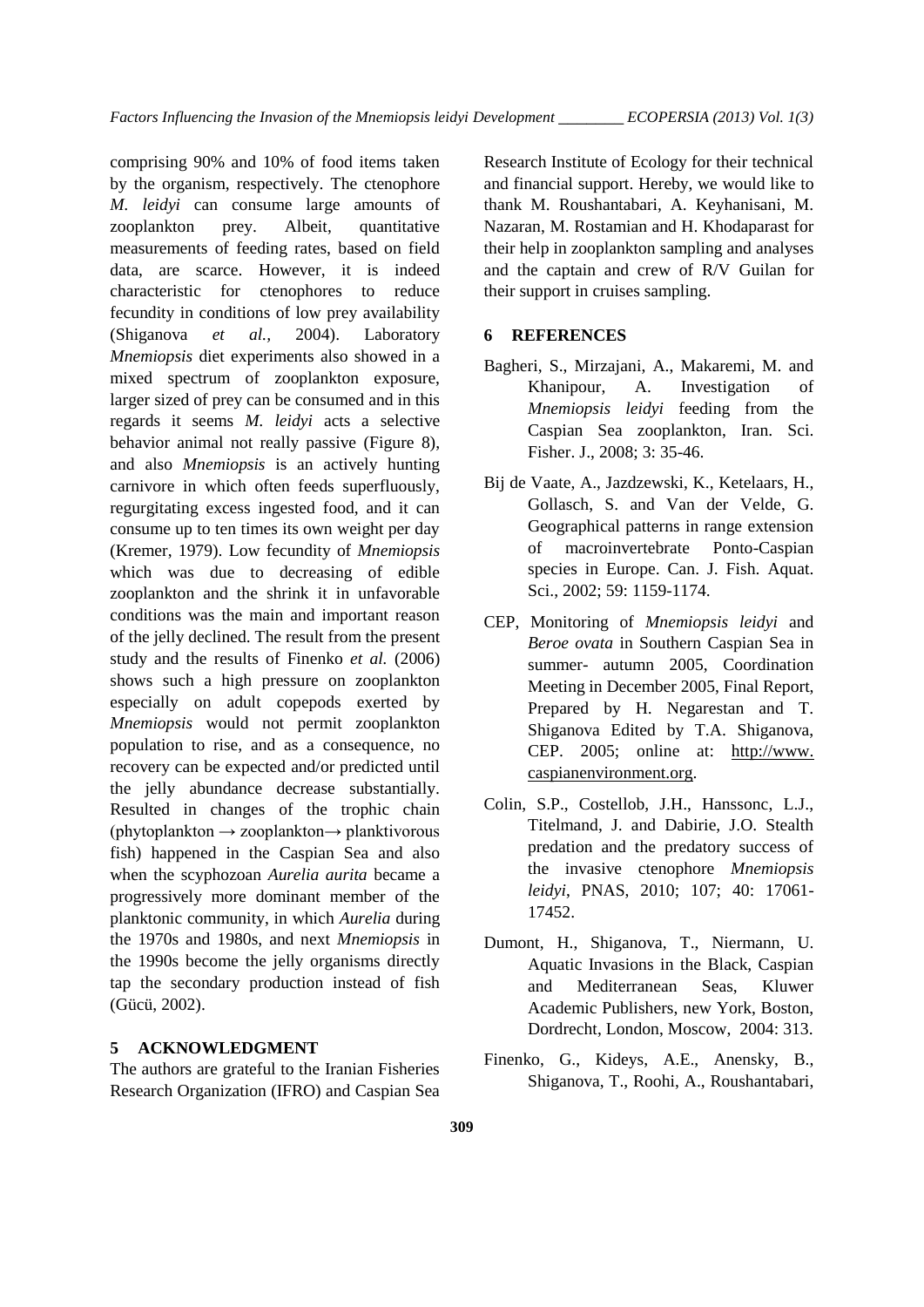M., Rostami, H. and Bagheri, S. Invasive ctenophore Mnemiopsis leidyi in the Caspian Sea feeding, respiration, reproduction and predatory impact on the Zooplankton community. Mar. Ecol. Prog. Ser*.,* 2006; 314: 171-185.

- Ghabooli, S., Shiganova, T.A., Zhan, A., Cristescu, M.E., Eghtesadi-Araghi, P. and MacIsaac H.J. Multiple introductions and invasion pathways for the invasive ctenophore *Mnemiopsis leidyi* in Eurasia, Biol Invas. 2011; 13: 679-690.
- Gücü, A.C. Can overfishing be responsible for the successful establishment of *Mnemiopsis leidyi* in the Black Sea? Estuar. Coast. Shelf S., 2002; 54: 439-451.
- Hansson, H.G. Ctenophores of the Baltic and adjacent seas – the invader *Mnemiopsis* is here! Aquat. Invas*.,* 2006; 1: 295-298.
- Hossieni, A., Roohi, A., Ganjian Khanari, A., Roushantabari, M., Hashemian, A., Solimanroudi, A., Nasrollazadeh, H., Najafpour, S., Varedi, A. and Vahedi F. Hydrology and Hydrobiology of the southern Caspian Sea, CSRIE, 2011; 510P.
- Ivlev, V.S. Experimental ecology of the feeding of fishes, Yale university press, New Haven. 1961; 302P.
- Javidpour, J., Sommer, U., Shiganova, T.A. First record of Mnemiopsis leidyi A. Agassiz 1865 in the Baltic Sea, Aquat. Invas*.*, 2006; 1: 299-302.
- Karpyuk, M.I., Katunin, D.N., Abdusamadov, A.S., Vorobyeva, A.A., Lartseva, L.V., Sokolski, A.F., Kamakin, A.M., Resnyanski, V.V. and Abdulmedjidov, A. Results of research into *Mnemiopsis leidyi* impact on the Caspian Sea ecosystem and development of biotechnical principles of possible

introduction of *Beroe ovata* for biological control of *Mnemiopsis* population. 1<sup>st</sup> RTM, 22-23 Feb., 2004. Tehran. 2004; 44-64.

- Kideys, A.E., Roohi, A., Bagheri, S., Finenko, G. and Kamburska, L. Impacts of Invasive Ctenophores on the Fisheries of the Black Sea and Caspian Sea. Ocean-Black sea. 2005; 18: 76-85.
- Kideys, A.E., Ghasemi, S., Ghninejad, D., Roohi, A. and Bagheri, S. Strategy for combating M*nemiopsis* in the Caspian waters of Iran. A report prepared for the Caspian Environment Programme, Baku, Azerbaijan, Final Report, July 2001. 2001a: 22 P.
- Kideys, A.E., Roohi, A., Eker-Develi, E., Mélin, F. and Beare, D. Increased chlorophyll levels in the southern Caspian Sea following an invasion of jellyfish. Res. Lett. Ecol., 2008; 1-5.
- Kideys, A.E. Ecology, fall and rise of the Black Sea ecosystem, Science. 2002; 297: 1482-1484.
- Kremer, P. Predation by the ctenophore *Mnemiopsis leidyi* in Narragansett Bay, R. I. Estuar., 1979; 2: 97-105.
- Kurashova, E.K. and Abdollaevo, N.M. *Acartia clause* Giesbrecht (Calanoidae, Acartiidae) in Caspian Sea, Zoological. 1984; 63: 931- 933.
- Leuven, R., Velde, G., Baijens, I., Snijders, J., Zwart, C., Lenders, H. and Vaate, A. The river Rhine: a global highway for dispersal of aquatic invasive species, Biol. Invas., 2009; 11: 1989-2008.
- Niermann, U., Bingel, F., Gorban, A., Gordina, A.D., Gugu, A.C., Kideys, A.E., Konsulov, A., Radu, G., Subbotin, A.A. and Zaika, V.E. Distribution of anchovy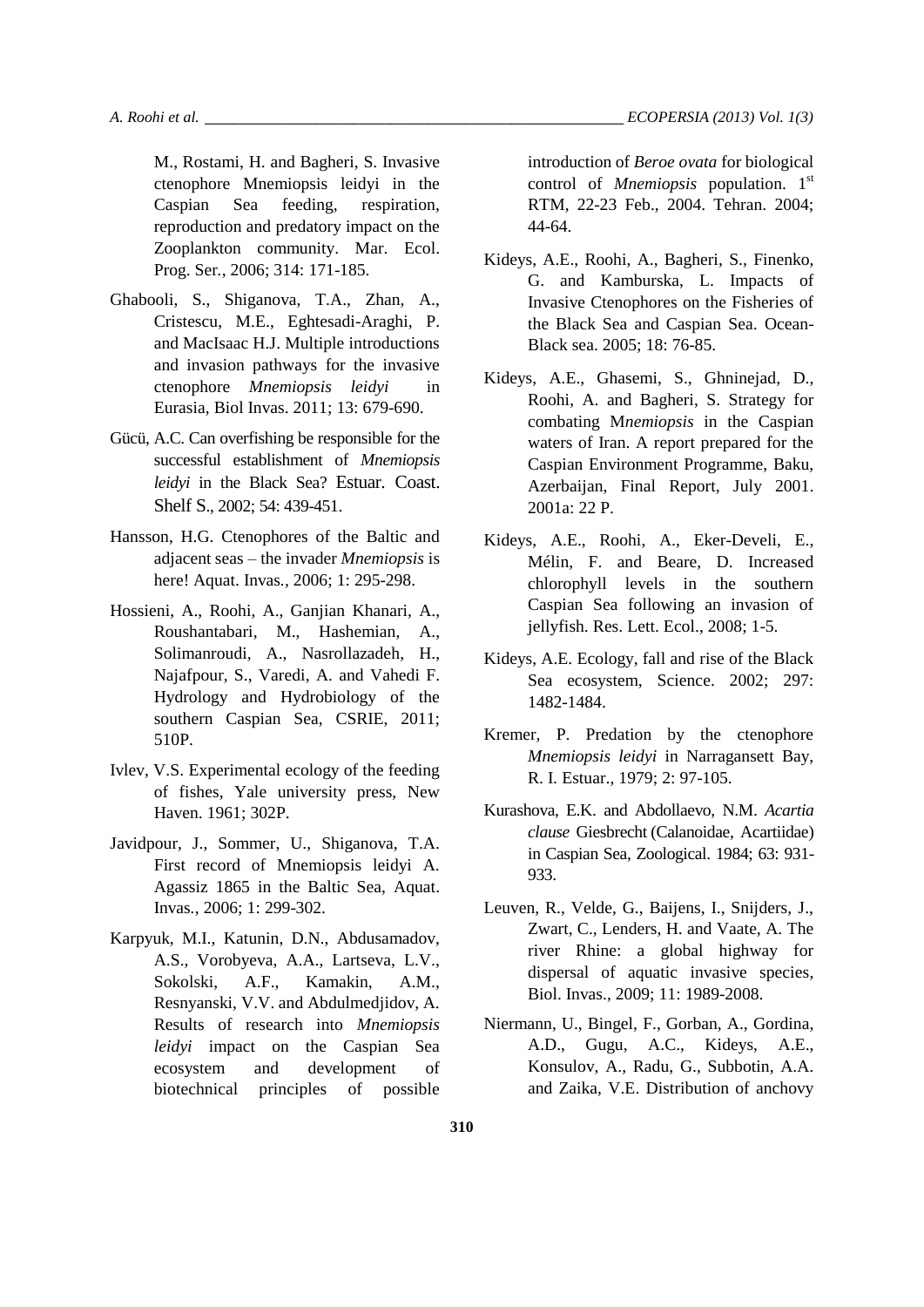*Factors Influencing the Invasion of the Mnemiopsis leidyi Development \_\_\_\_\_\_\_ ECOPERSIA (2013) Vol. 1(3)*

eggs and larvae (*Engraulis engrasicolus*  Cuv.) in the Black Sea in 1991-1992, ICES J. Mar. Sci., 1994; 51: 395-406.

- Oguz, T., Fach, B., Salihoglu, B. Invasion dynamics of the alien ctenophore *Mnemiopsis leidyi* and its impact on anchovy collapse in the Black Sea, J. Plankton Res., 2008; 30: 1385-1397.
- Pinkas, I., Oliphant, M.S. and Iverson, I.L.K. Food habits of Albacor, bluefin tuna, and bonito in California waters, Fish. Bull., 1971; 152: 1-105.
- Postel, L., Fock, H., Hagen, W. Biomass and abundance, In RP Harris, PH Wieb, J Lenz, HR Skjoldal, M Huntley, eds. ICES zooplankton methodology manual. London: Academic Press. 2000: 83-174.
- Purcell, J.E., Shiganova, T.A., Decker, M.B. and Houde, E.D. The ctenophore *Mnemiopsis* in native and exotic habitats: U.S. estuaries versus the Black Sea basin, Hydrobiologia. 2001; 451: 145-176.
- Reeve, M.R., Walter, M.A. and Ikeda, T. Laboratory studies of ingestion and food utilization in lobate and tentaculate ctenophores, Limnol. Oceanogr., 1978; 23: 740-751.
- Reeve, M., Syms, M. and Kremer, P. Growth dynamics of a Ctenophore (*Mnemiopsis*) in relation to variable food supply. I. Carbon biomass, feeding, eggs production, growth and assimilation efficiency. J. Plankton Res., 1989; 11: 535-552.
- Rezai, H., Yusoff, H.M., Arshad, A., Kawamura, A. and Nishida, S., Ross Othman, B. H. Spatial and Temporal Distribution of Copepods in the Straits of Malacca, Zool. Stud., 2004; 2: 486-497.
- Ricciardi, A. Patterns of invasion in the Laurentian Great Lakes in relation to

changes in vector activity. Diver. Dis. 2006; 12: 425-433.

- Roohi, A., Kideys, A., Sajjadi, A., Hashemian, A., Pourgholam, R., Fazli, H., Ganjian Khanari, A. and Eker-Develi, E. Changes in biodiversity of phytoplankton, zooplankton, fishes and macrobenthos in the southern Caspian Sea after the invasion of the ctenophore *Mnemiopsis leidyi*. Biol. Invas*.*, 2010; 12: 2343-2361.
- Roohi, A., Zulfigar, Y., Kideys, A. and Aileen, T., Eker-Develi, E., Ganjian Khenari, A. Impact of a new invasive ctenophore (*Mnemiopsis leidyi*) on the zooplankton community of the Southern Caspian Sea. Mar. Ecol., 2008; 29: 421-434.
- Roohi, A., Ganjian Khenari, A., Pourgholam, R., Nourbakhsg, K., Bagherian, F. and Sajjadi, A., Mnemiopsis leidyi population dynamic and effects on microzoopalankton community in the southern Caspian Sea, in: 2<sup>nd</sup> conference on fisheries recourses of the Caspian Sea, 2011; 1-2 October, Gorgan University.
- Roushantabari, M., Rahmati, R., Khodaparast, N., Rostamina, M.T., Rezvani, G., eslami, F., Solymanroudi, A., Keyhansani, A., Sabkara, J., Dostar, M., ganjian, A., Golaghaei, M. and Mokarami, A. Diversity, frequency and biomass of zooplankton in the southern Caspian Sea, Caspian sea Res. Inst. Ecol., 2011; 60P.
- Salihoglu, B., Fach, B.A. and Oguz, T. Control mechanisms on the ctenophore Mnemiopsis population dynamics: A modeling study, j. [Marine.](http://www.sciencedirect.com/science/journal/09247963) Syst., 2011; 87: 55-65.
- Shiganova, T.A, Dumont, H.J, Sokolsky, A.F, Kamakin A.M, Tinenkova, D. and Kurasheva, E.K. Population dynamics of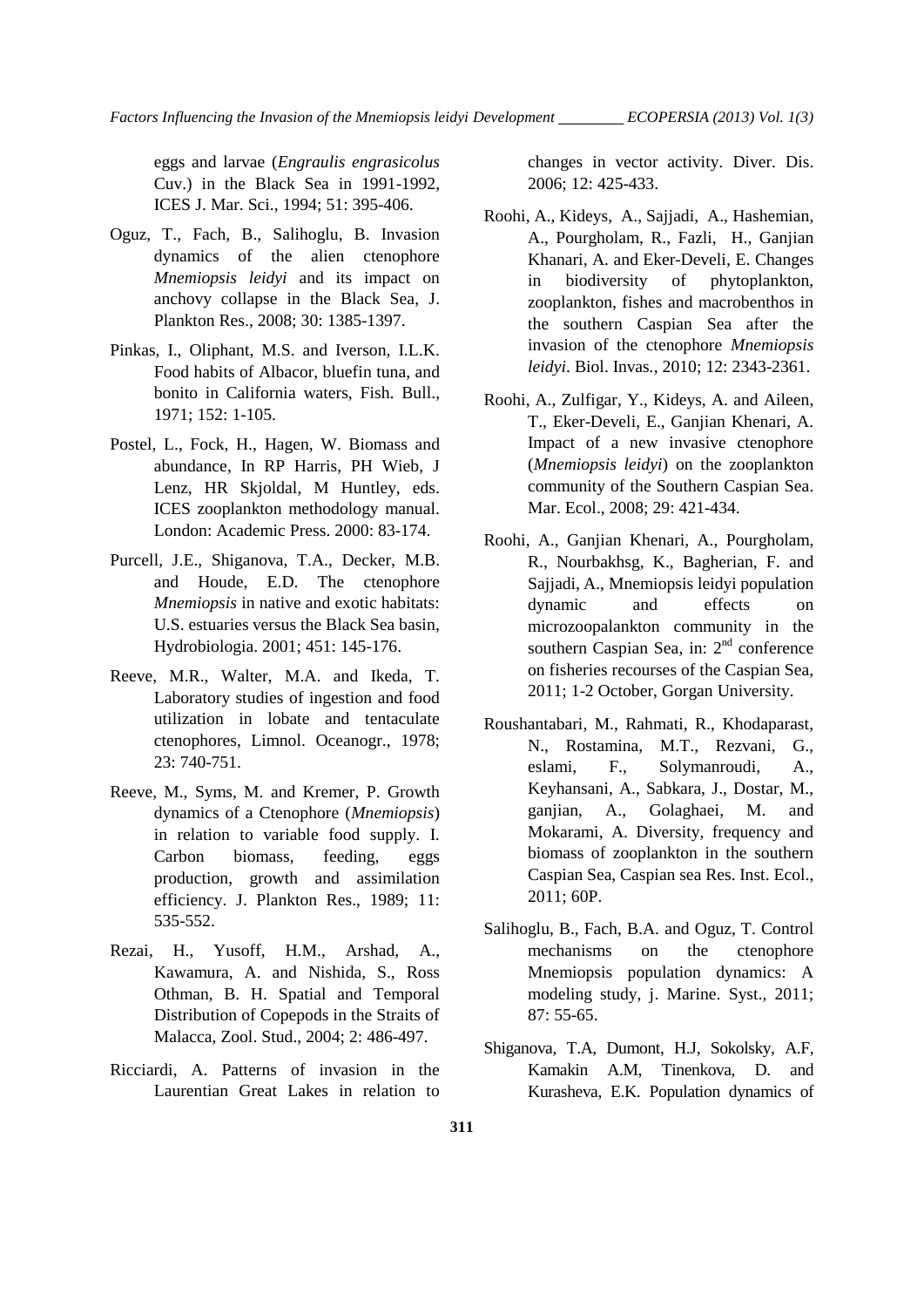*Mnemiopsis leidyi* in the Caspian Sea, and effects on the Caspian ecosystem. In: Dumont HJ, Shiganova TA and Niermann U (eds) Aquatic Invasions in the Black, Caspian, and Mediterranean Seas, Kluwer Academic Publishers, Dordrecht, Boston, London: 2004; 71-111.

- Shiganova, T.A, Mirzoyan, Z., Studenikina, E., Volovik, S., Siokou-Frangou, I., Zervoudaki, S., Christou, E., Skirta, A. and Dumont, H., Population development of the invader ctenophore *Mnemiopsis leidyi* in the Black Sea and in other seas of the Mediterranean Basin. Mar. Biol., 2001; 139: 431-445.
- Shiganova, T.A, Christou, E.D., Bulgakova, J.V., Siokou-Frangou, I., Zervoudaki, S. and Siapatis, A. Study on the distribution and biology of the invader *M.leidyi* in the northern Aegean Sea, comparison with indigenous species *Bolinopsis vitrea.*  Edc. Dumont, H., T. Shiganova & U. Niermann – The Ctenophore *Mnemiopsis leidyi* in the Ponto-Caspian and other aquatic invasions - NATO ASI Series, 2. Environ. Kluwer Academic Publishers. 2004; 113-135.
- Shiganova, T.A. and Malej, A. Native and nonnative ctenophores in the Gulf of Trieste, Northern Adriatic Sea, J. Plankton Res., 2009; 31: 61-71.
- Streftaris, N., Zenetos, A. and Papathanassiou, E. Globalisation in marine ecosystems: the story of non-indigenous marine species across European seas. Oceanogr. Mar. Biol., 2005; 43: 419-453.
- Studenikina, E.I., Volovik, S.R., Mirzoyan, Z.A. and Luts, G.I. Comb jelly *Mnemiopsis leidyi* in the Azov Sea. Oceanology. 1991; 31: 722-725.
- Vinogradov, M.E., Shushkina, E.A., Musaeva, E.I. and Sorokin, P. New settler in the Black Sea-comb jelly *Mnemiopsis leidyi* (Agassiz). Oceanology. 1989; 29: 293- 299.
- Wonham, M.J. and Carlton, J.T. Trends in marine biological invasions at local and regional scales: the Northeast Pacific Ocean as a model system. Biol. Invas., 2005; 7: 369-392.
- Zaika, V.E. and Revkov, N.K. Gonads anatomy and reproduction of ctenophore *Mnemiopsis* sp. In the Black Sea. Zool. Zh., 1994; 73: 5-9.
- Zavala-Camin, L.A. Introdução aos estudossobre alimentação natural de peixes. EDUEM, Maringá. 1996: 129P.